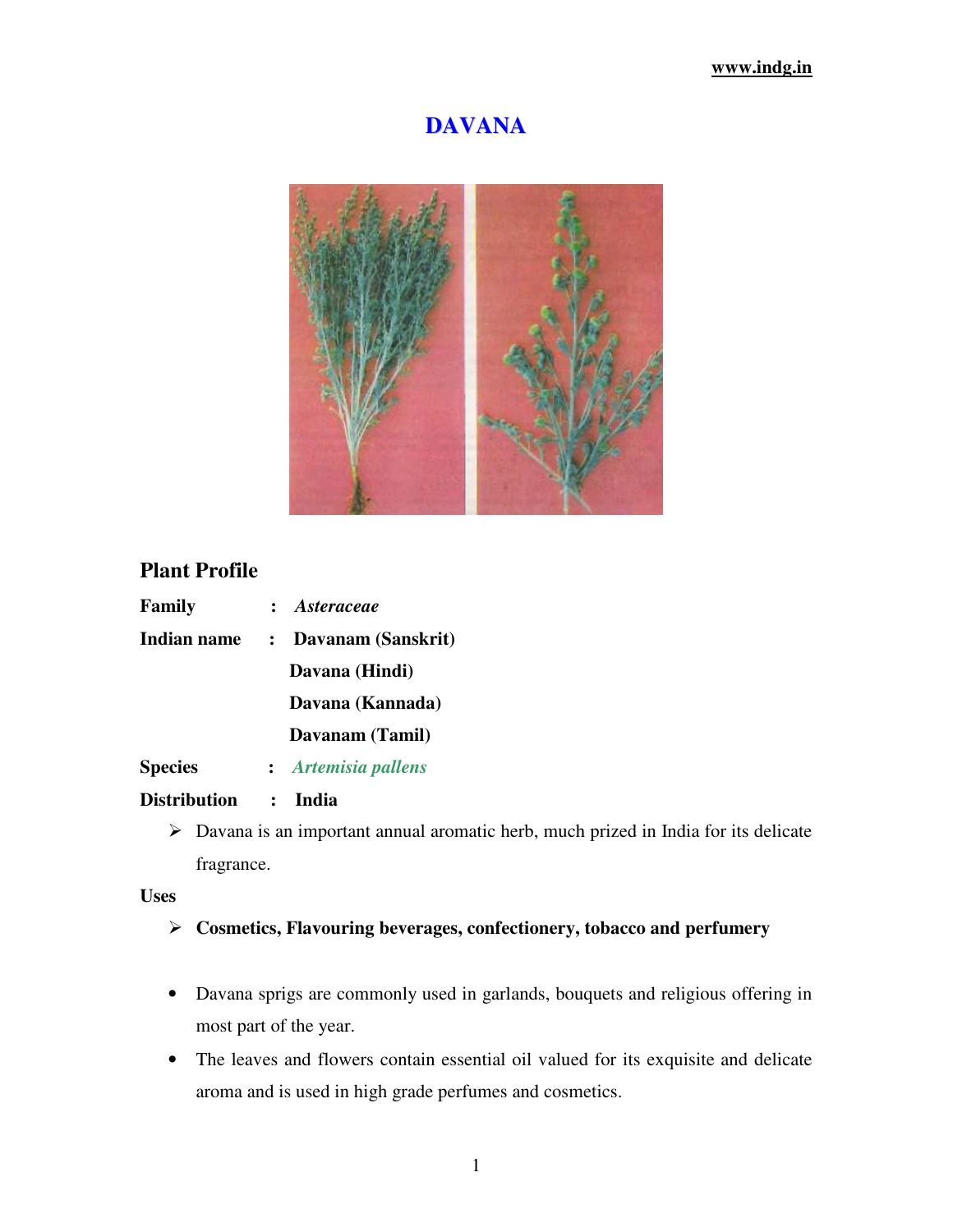- The oil of davana contains hydrocarbons  $(20\%)$ , ester  $(65\%)$  and oxygenated compounds (15%). The esters are the major constituent responsible for the characteristic smell of davana.
- The other constituents isolated from the oil include a sesquiterpene ketone named 'artemone', novel sesquiterpenoids named `davanafurans' and another ketone named `isodavanone'.
- The essential oil of davana which is a brown viscous liquid with rich fruity odour has acquired considerable reputation in the International trade particularly in USA and Japan where it is being used for flavouring cakes, pastries, tobacco and beverages.

# **Soil**

• The crop is found growing on various types of soils from sandy loam to medium black. However, a rich sandy loam soil which is rich in organic matter and with a good drainage is ideal.

# **Climate**

- Season is an important aspect to be considered when davana is grown for extracting the essential oil. The oil content in plant was observed maximum when the crop was grown during winter season compared to other seasons.
- When the crop is grown for the production of oil, it should be planted during the first week of November. A few light showers with moderate winter conditions and no frost helps in allowing the plant to put on good growth.
- High temperatures and heavy rains at the time of flowering have not only been found to affect the plant growth but also reduce the oil content and ultimately the oil yield.

# **VARIETIES**

- There are no named commercial varieties available in this crop.
- Seeds available from Division of Horticulture, GKVK Campus, University of Agricultural Sciences, Bangalore – 560065 Ph: 080-23330153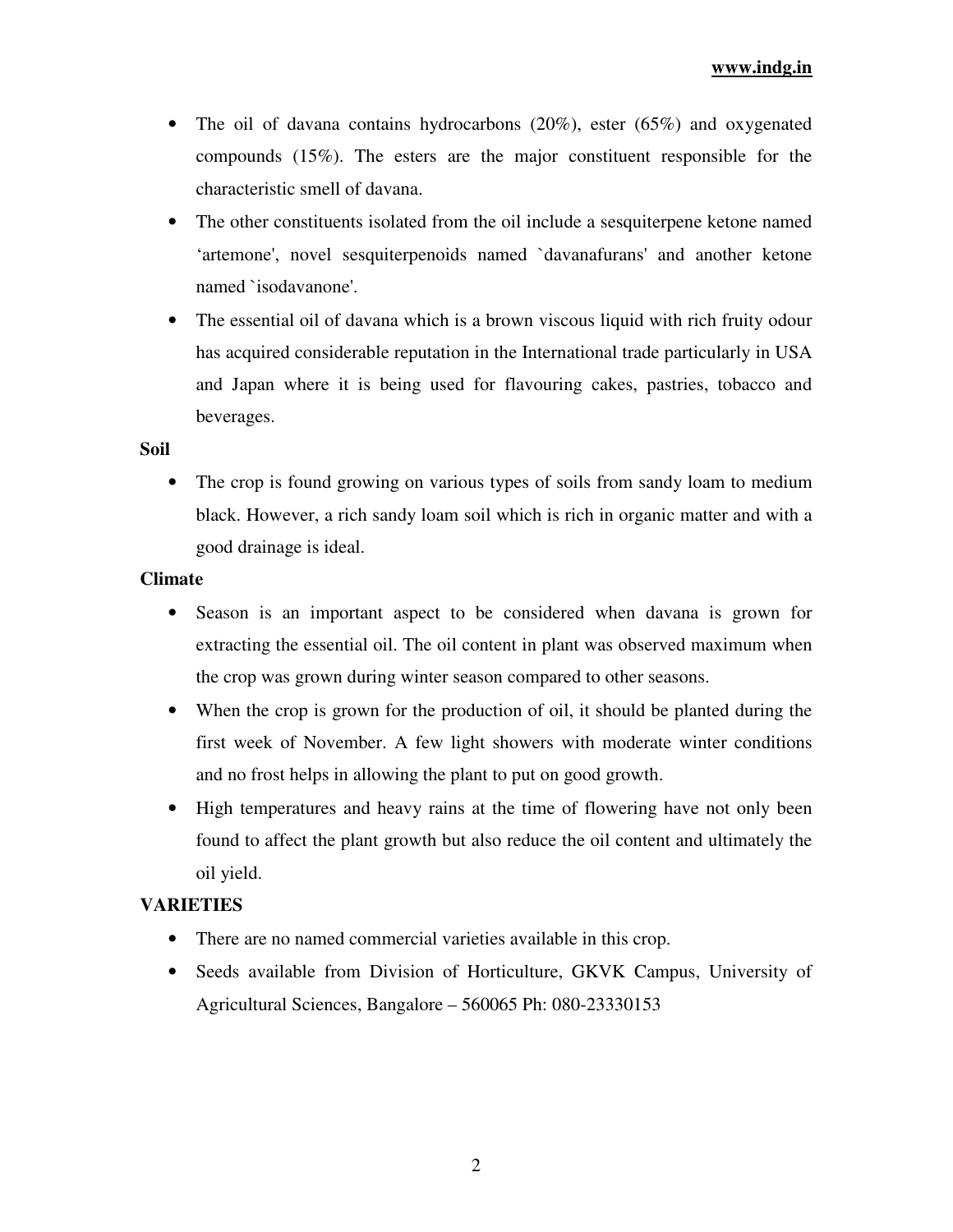# **INPUTS**

| Sl.No. | <b>Materials</b>     | Per acre | Per hectare |
|--------|----------------------|----------|-------------|
| 1.     | Seeds (kg)           | 0.6      | 1.5         |
| 2.     | Farm Yard Manure (t) | 2.5      | 6.0         |
| 3.     | Fertilizers (kg)     |          |             |
|        | N                    | 48       | 120         |
|        | $P_2O_5$             | 16       | 40          |
|        | $K_2O$               | 16       | 40          |

#### **Note:**

Prior to transplanting of the seedlings, full dose of FYM, phosphorous and potash is incorporated into the soil. Nitrogen is applied in three equal split doses, the first being 10 days after transplanting and the subsequent two doses being at 15 days interval.

#### **Propagation**

#### **Nursery raising**

- Davana is propagated by seeds. As the seeds lose the viability rapidly, seeds from the previous season's crop should only be used for sowing.
- About **1.5 kg of seed** is required to produce enough seedlings to transplant in an area of one hectare.
- Usually nursery beds of 2 m long and 1 m wide are preferred. The surface of the beds should be clod free. It is then incorporated with the finely prepared farm yard manure at the rate of 10 kg per bed.
- Sowing of seeds at the rate of 1 g per sq.m. is desirable.
- The seeds may be sown either dry or after wetting them with sand for about 48 hrs.
- In the later case, the seed is thoroughly mixed with sand at the rate of 4-5 times its volume. To this mixture, water is added so that the sand is sufficiently wet.
- It is then tied in a cloth bag and stored in a warm condition for 48 hrs. This will hasten the sprouting of seed and radicle will emerge at the end of 48 hrs. The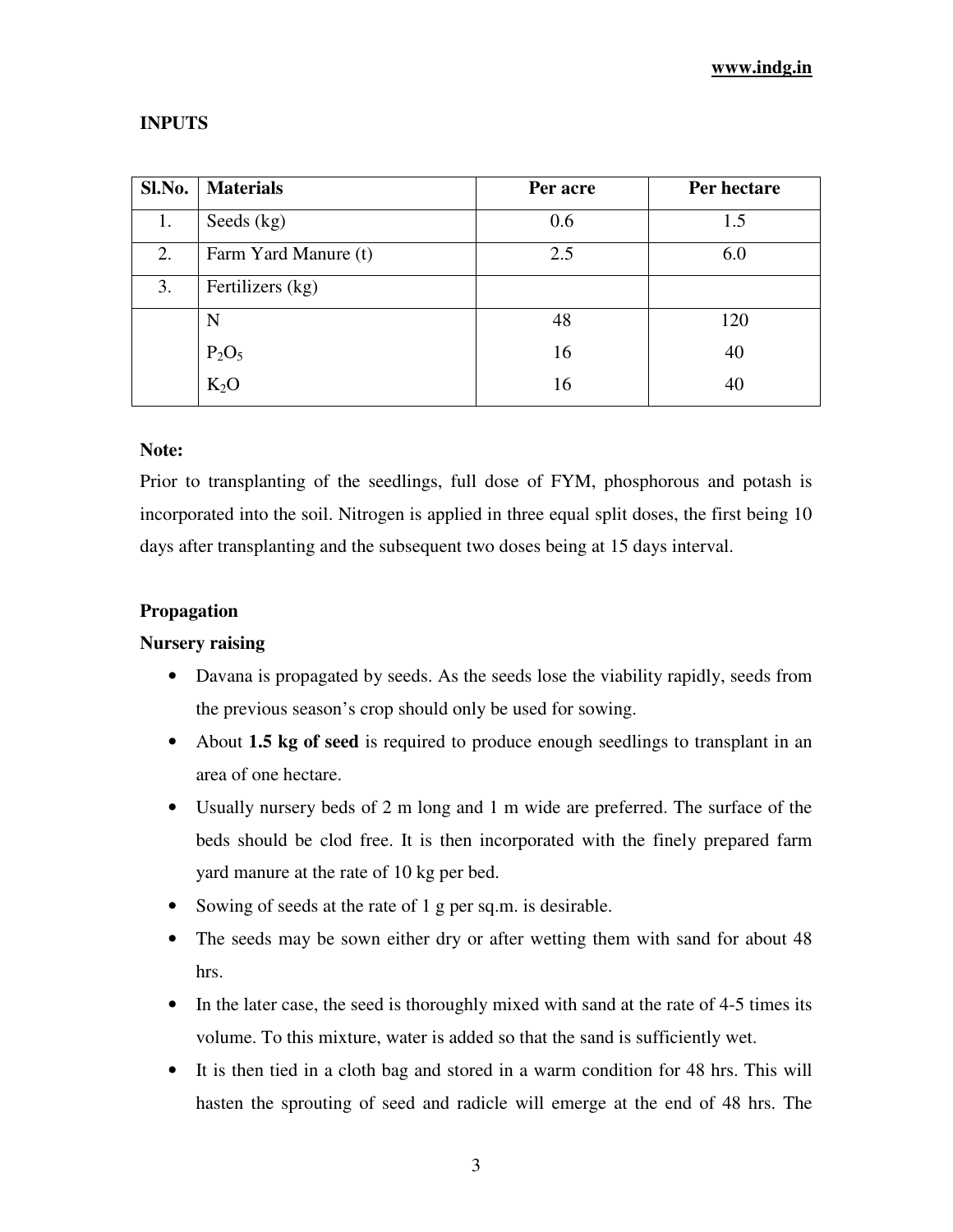## **www.indg.in**

nursery bed is then flooded with water to provide a pool and the sprouting seed and sand mixture is broadcasted all over the bed, homogeneously. This method helps in uniform distribution of seeds. When the seeds have settled down a thin layer of sand is spread over just to cover them.

#### **Transplanting**

- The seedlings will be ready for transplanting in about 6-8 weeks from the date of sowing. At this stage the seedlings will be about 10 cm tall.
- Before transplanting, the field is thoroughly prepared by bringing the land to a fine tilth with repeated ploughings. It is then laid out into plots of convenient size by laying out bunds and channels. The size of the plot depends on the conditions prevailing locally.
- Generally a plot of 3-4 m x 1.5-2.5 m size is preferred as it helps in proper management of irrigation, weeding and other inter-cultural operations. After the preparation of plots, the soil is incorporated with 6 tonnes of well decomposed farm yard manure or compost. The plots are irrigated a day prior to transplanting.
- The seedlings are then transplanted at a spacing of 15 cm between rows and 7.5 cm between plants. Trails have shown that transplanting davana at closer spacing results in higher herbage yield and subsequently higher oil yield compared to wider spacing which results in larger plants but lower herbage and oil yield per unit area.

#### **Irrigation**

• After transplanting, the plots are immediately provided with light irrigation, later, the irrigation is given daily till the seedlings are well established (10-12 days) and subsequently once in 3-4 days depending on the weather conditions.

## **Interculture**

• The field is kept weed free by regular weeding as and when required. In all about 2-3 hand weedings during early period of growth will help to keep the weeds down.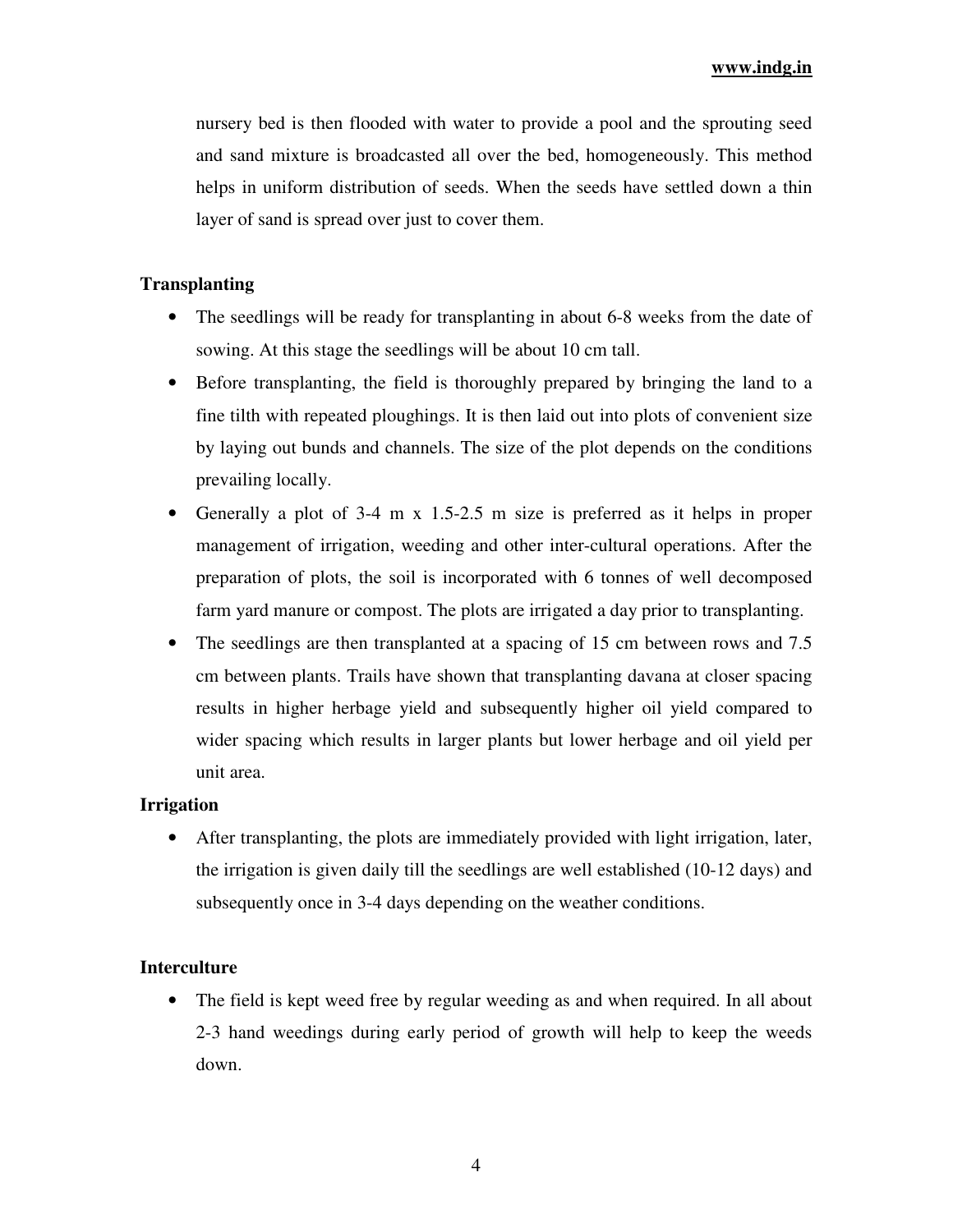#### **www.indg.in**

#### **Growth regulator application**

• Application of  $GA_3$  at 200 ppm after five weeks of transplanting has been found to increase the herb and essential oil yield per unit area.

## **PLANTPROTECTION**

| Major insects | Ants and aphids |
|---------------|-----------------|
|---------------|-----------------|

Major disease : Damping off

## **Schedule**

- 1. Ant menace can be minimized by mixing about 10 kg of 6% Heptachlor per hectare into the soil.
- 2. To control aphids spray Rogor at the rate of 1ml per litre.
- 3. Damping off can be overcome by adjusting the sowing time, so that bright weather prevails during the first few days of the early seedlings stage or by seed treatment with Captan at the rate of 5 g per kg of seed.

## **Harvesting**

- The crop starts flowering after 110-115 days of sowing which will be around 2nd or 3rd week of February.
- In order to obtain the maximum essential oil yield, the plants should be harvested when about 50 per cent of them have come to flowering. This stage will be reached by the end of February or 1st week of March at 120- 125 days after sowing.
- Harvesting is done by cutting the plants from the base. Although there are reports about the possibility of obtaining a ratoon crop in davana, no where it is being followed practically.
- The main crop is harvested only during the month of March and the ratoon starts sprouting by the end of March or beginning of April which due to the high temperatures prevailing during these periods results in poor growth of plant and mutilated flower buds which fail to open.
- The crop thus obtained becomes uneconomical as flower heads are the major contributors of oil.